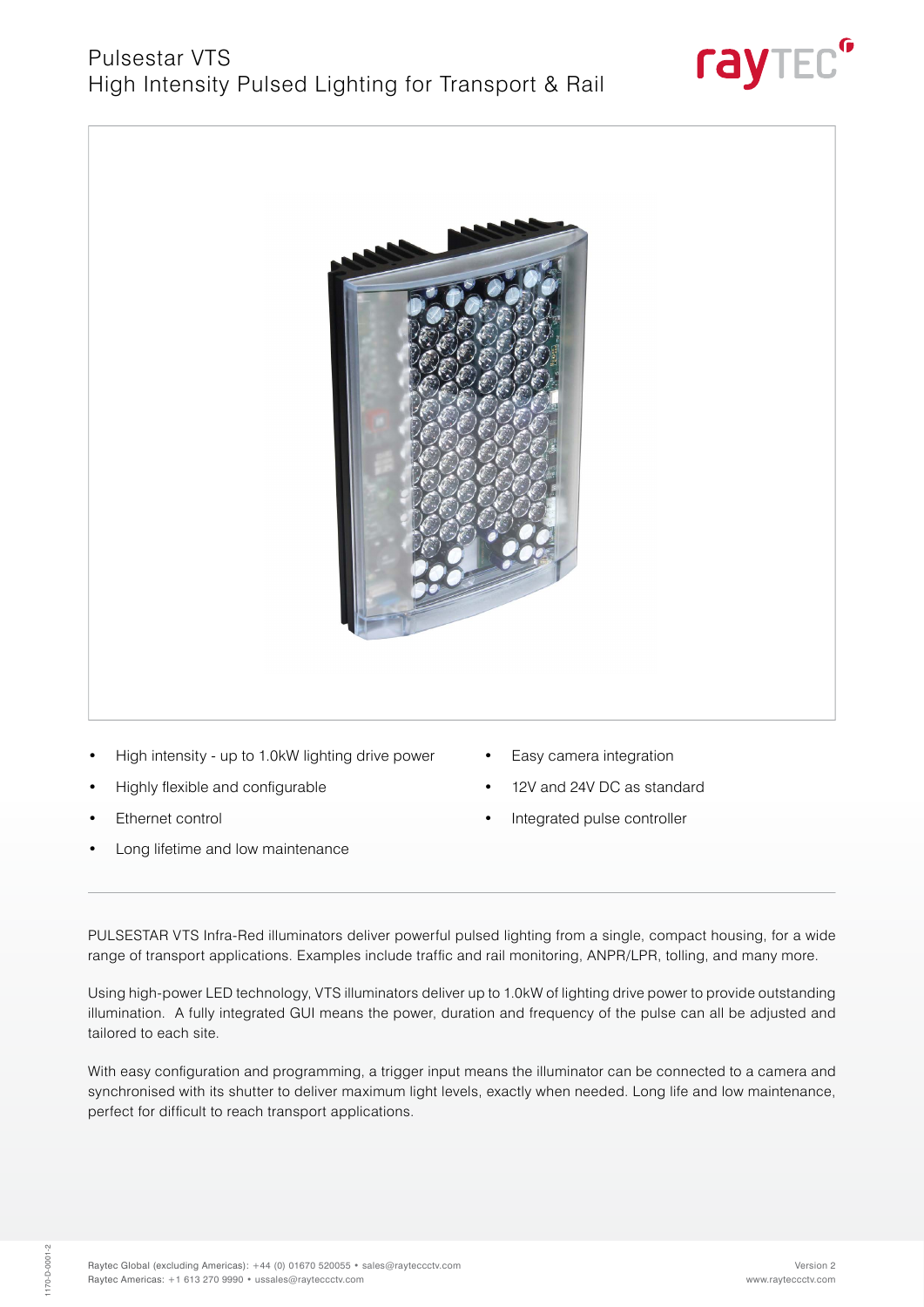# PULSESTAR

## Product Dimensions



| Features                           | <b>Benefits</b>                                                                                                                                                                                                                                                                                                                                              |
|------------------------------------|--------------------------------------------------------------------------------------------------------------------------------------------------------------------------------------------------------------------------------------------------------------------------------------------------------------------------------------------------------------|
| High Intensity Pulsed Illumination | Delivering up to 1.0kW of lighting drive power, PULSESTAR VTS<br>illuminators deliver high quality pulsed illumination. Pulsed<br>illumination ensures the highest levels of light on-scene to<br>illuminate fast moving objects, and provides a significant uplift in<br>performance compared to equivalent non-pulsed illuminators.                        |
| Integrated Pulse Controller        | PULSESTAR VTS illuminators are packaged in a single, compact<br>housing. The integrated pulse controller allows the timing, height<br>and width of the lighting pulse to be tailored for the exact needs<br>of the application. An ethernet-based communication interface<br>and GUI makes installation, operation and maintenance both<br>safer and easier. |
| Camera Sync                        | A trigger input allows the illumination to be pulsed in<br>synchronisation with the camera shutter to deliver maximum light<br>levels precisely when needed. The trigger output from the<br>illuminator can be used to control the timing of the camera, or<br>other illuminators.                                                                           |
| <b>Reduced Running Costs</b>       | When synced with a cameras shutter, VTS illuminators are only<br>turned on for the duration of its 'pulse'; a fraction of the time<br>when compared to a constant light solution. This means running<br>costs can be significantly reduced.                                                                                                                  |
| Longer Life                        | PULSESTAR VTS illuminators can deliver a significantly longer<br>lifetime when compared to a constant light illuminator. Pulsing an<br>LED illuminator can increase the operational life of the LEDs<br>(lifetime is governed by the average operating temperature of the<br>LED, not the number of times it is switched on and off).                        |
| Choice of Wavelengths              | The VTS illuminators are available in a range of wavelengths,<br>including 850nm, White-Light, and others on request. A range of<br>beam patterns are also available which allows VTS illuminators to<br>be tailored towards a wide range of applications.                                                                                                   |

1170-D-0001-2 1170-D-0001-2